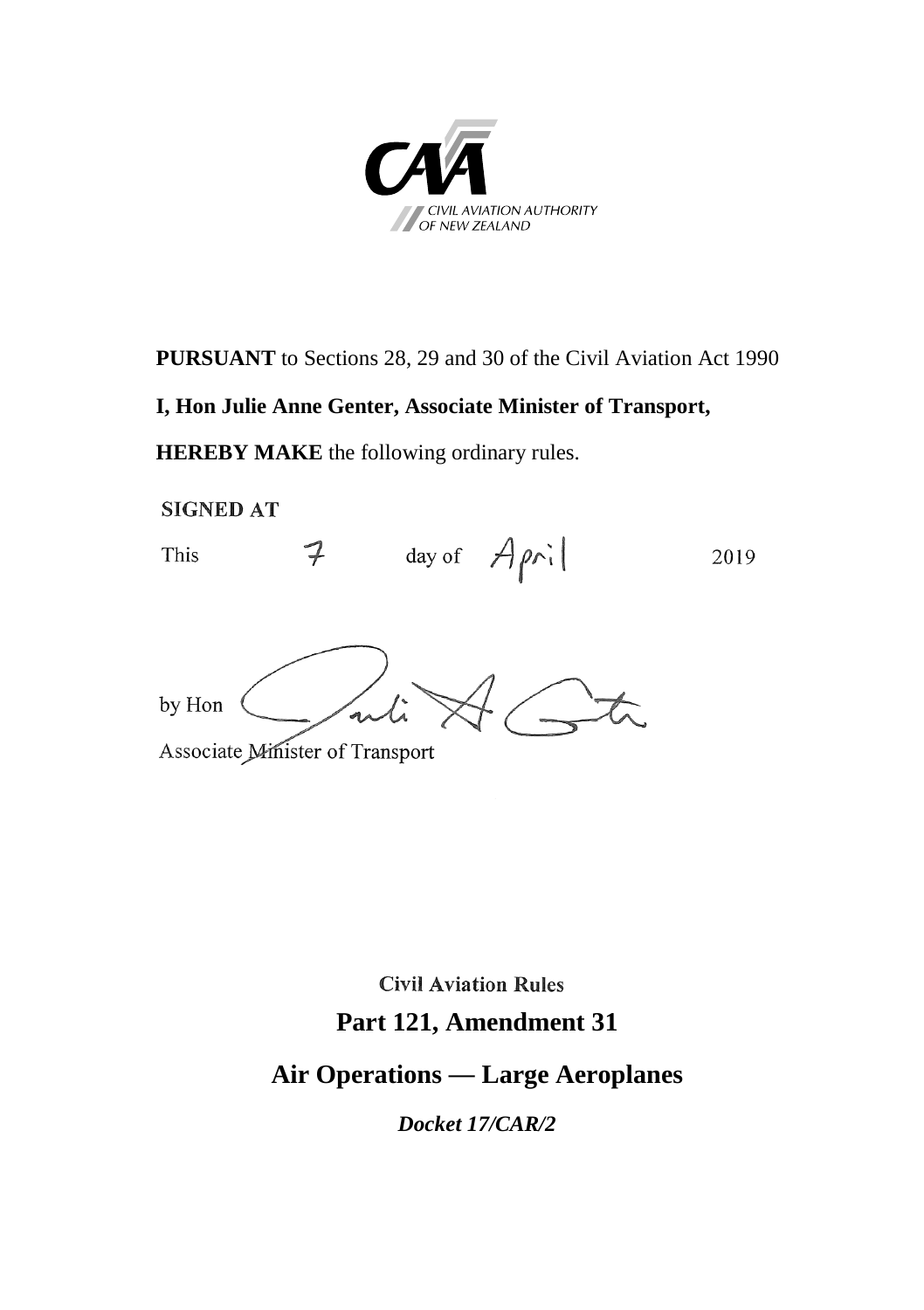# **Contents**

| <b>Part 121</b> | Air Operations – Large Aeroplanes 5 |  |
|-----------------|-------------------------------------|--|
| 121.89          |                                     |  |
| 121.159A        |                                     |  |
| 121.359         |                                     |  |
| 121.371         |                                     |  |
| 121.373         |                                     |  |
| <b>B.5</b>      |                                     |  |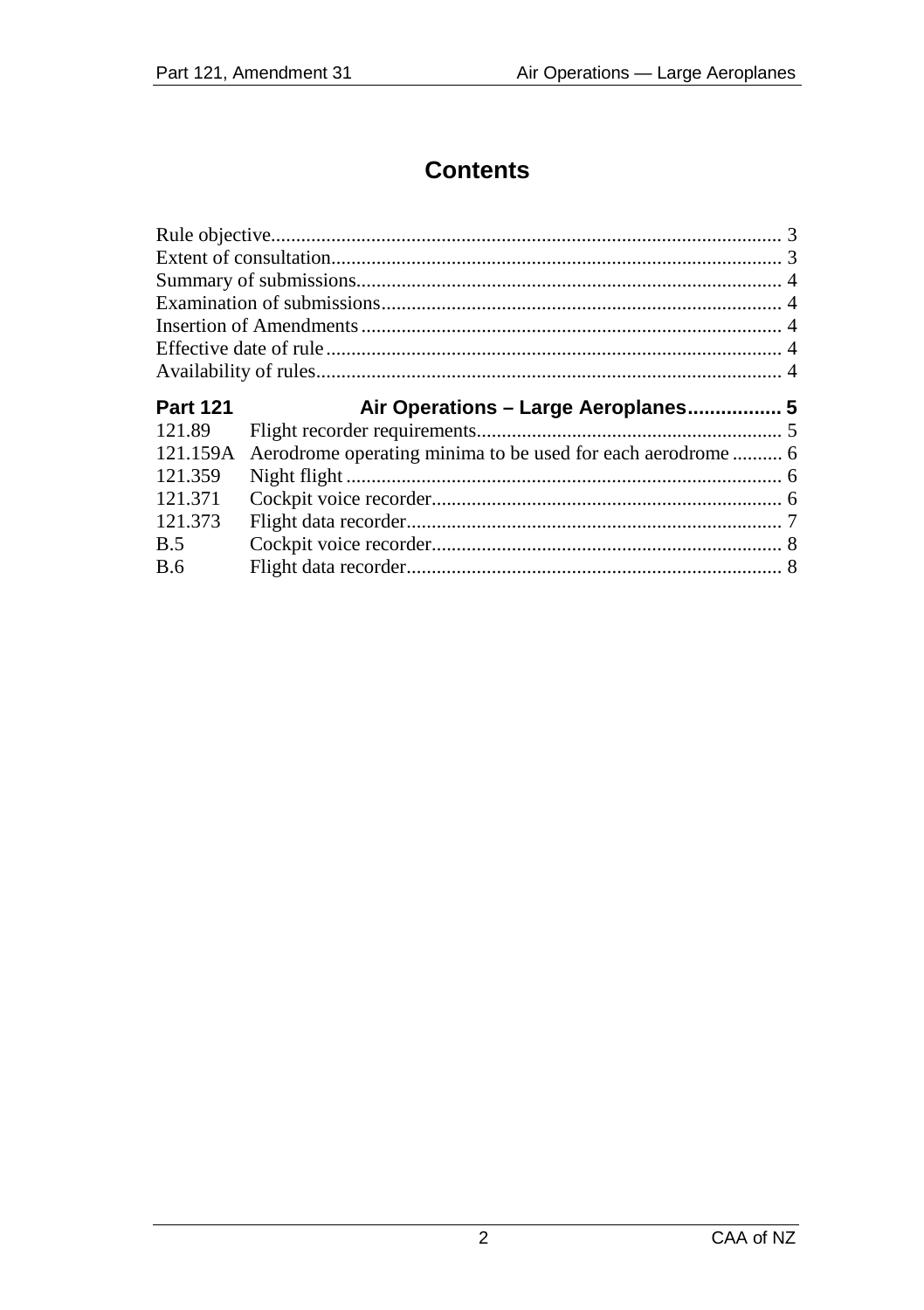# <span id="page-2-0"></span>**Rule objective**

The objective of amendment 31 to Part 121 is to address three of the findings of the 2006 ICAO audit of the civil aviation rules so that the rules are better aligned with the ICAO recommended standards.

The three findings addressed in this amendment to Part 121 are –

- the lack of a requirement for an operator to establish aerodrome operating minima for each aerodrome to be used in its air operations;
- the need to update the specifications for flight data recorders and cockpit voice recorders (mainly to extend the recording time and storage of information for a cockpit voice recorder and flight data recorder); and
- the lack of a requirement that an aeroplane operated at night is equipped with two landing lights.

Amendment 31 to Part 121 is associated with the following amendments to other rule Parts –

- amendment 31 to Part 91
- amendment 23 to Part 125
- amendment 9 to Part 129
- amendment 24 to Part 135.

# <span id="page-2-1"></span>**Extent of consultation**

A Notice of Proposed Rulemaking, NPRM 19-01, containing the proposed changes to Parts 91, 121, 125, 129 and 135 was issued for public consultation under Docket 17/CAR/2 on 21 September 2018.

The NPRM was published on the CAA web site on 21 September 2018 and mailed to identified stakeholders including representative organisations who were considered likely to have an interest in the proposal.

A period of 29 days was allowed for comment on the proposed rule.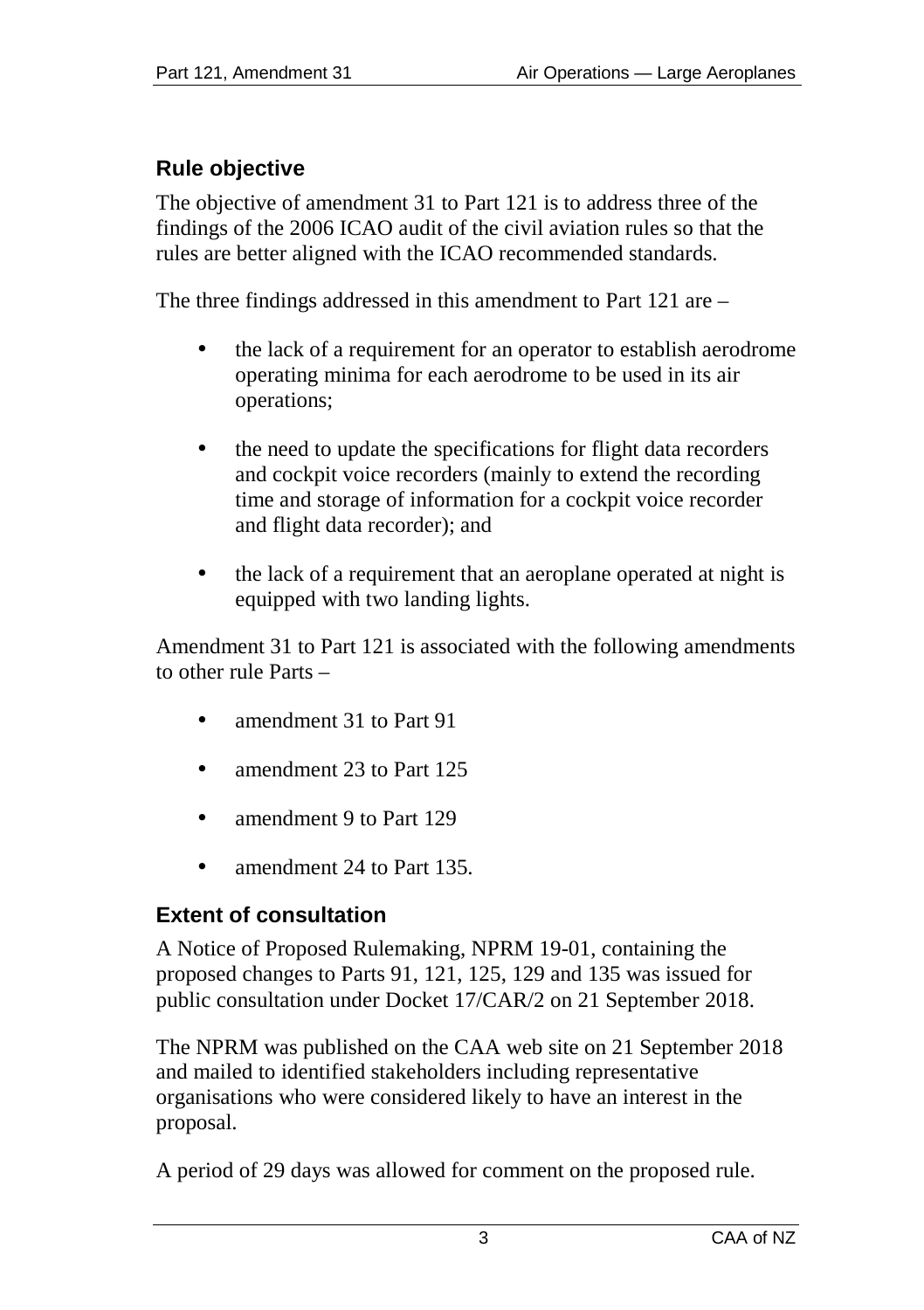# <span id="page-3-0"></span>**Summary of submissions**

There was one written submission received on the NPRM regarding draft rule 91.413A. There was no oral comment received.

The submission has been considered and as a result draft rule 91.413A has been renumbered as rule 91.411A. The heading of the draft rule is revised to read - '*Pilot-in-command and operator to inform ATS unit of carriage of dangerous goods'*, to better reflect the intent of the rule.

There is no amendment to this Part as a result of the submission.

The submission for this NPRM is available on the CAA website.

# <span id="page-3-1"></span>**Examination of submissions**

Submissions may be examined by application to the Docket Clerk at the Civil Aviation Authority between 8:30 am and 4:30 pm on weekdays, except statutory holidays.

# <span id="page-3-2"></span>**Insertion of Amendments**

The amendments to the rules in this Part are reflected by –

- ÷. revoking and replacing rules 121.89, 121.359, 121.371, 121.373 and appendices B.5 and B.6; and
- inserting new rule 121.159A.  $\blacksquare$

# <span id="page-3-3"></span>**Effective date of rule**

Amendment 31 to Part 121 comes into force on 10 May 2019.

# <span id="page-3-4"></span>**Availability of rules**

Civil Aviation Rules are available from–

CAA web site: <http://www.caa.govt.nz/> Freephone: 0800 GET RULES (0800 438 785)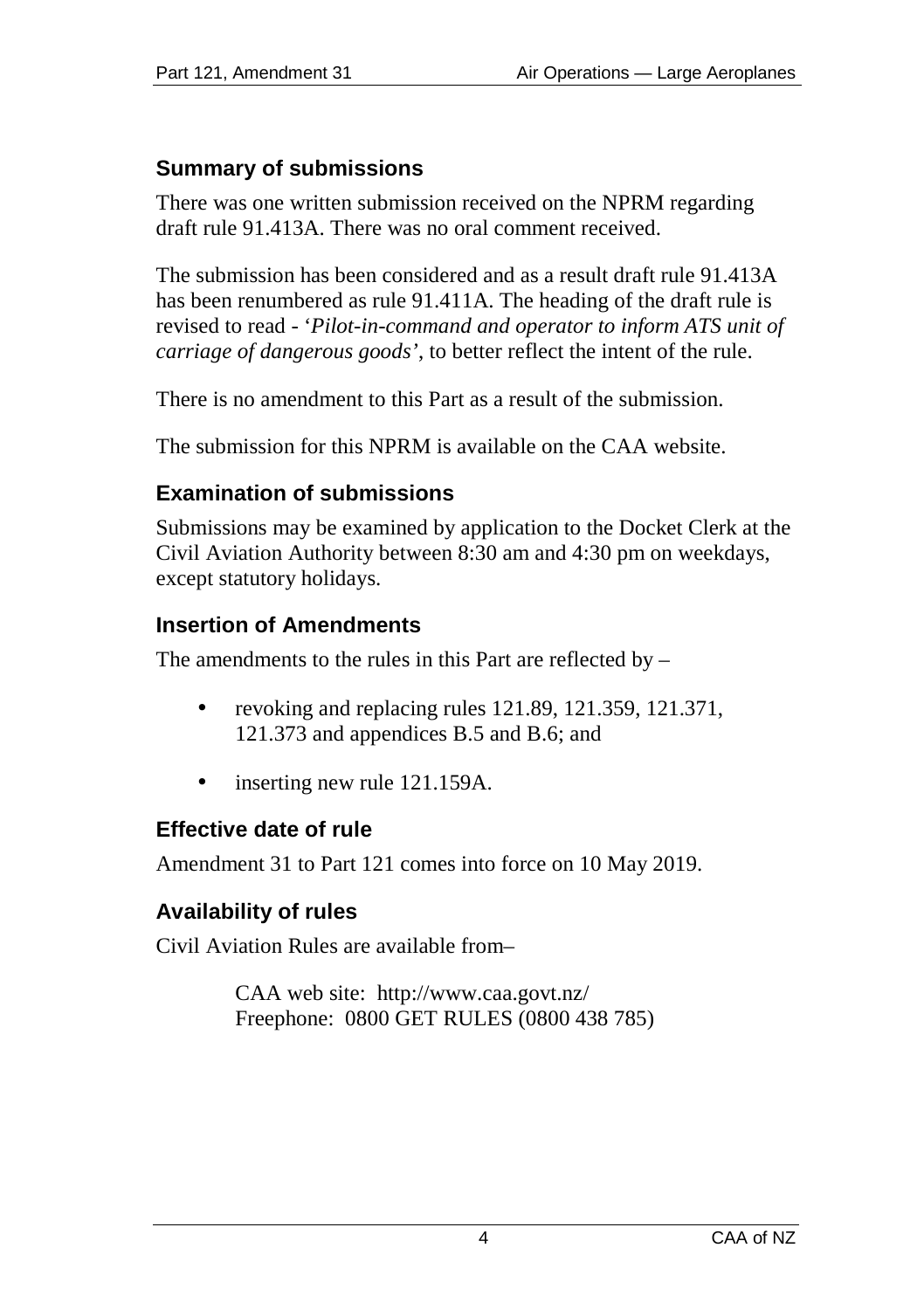# <span id="page-4-0"></span>**Part 121 Air Operations – Large Aeroplanes**

### *Rule 121.89 is revoked and replaced with the following rule.*

### <span id="page-4-1"></span>**121.89 Flight recorder requirements**

- (a) Each flight crew member must ensure that—
	- (1) the cockpit voice recorder required by rule 121.371 is operated continuously from the start of the checklist commenced before engine start until the completion of the final checklist at the termination of flight; and
	- (2) if the aeroplane is equipped to record the uninterrupted audio signals received from a boom or a mask microphone, the boom microphone is used below 10 000 feet altitude; and
	- (3) if the cockpit voice recorder has an erasure feature, that feature must not be used except for maintenance purposes or for a safety investigation.
- (b) Each flight crew member must ensure that—
	- (1) the flight data recorder required by rule 121.373 is operated continuously from the instant the aeroplane begins to move under its own power until it has come to a complete stop at the termination of the flight; and
	- (2) it records and stores at least the last 25 hours of its operation in digital form; and
	- (3) not more than 1 hour of recorded data is erased for the purpose of testing the flight recorder or the flight recorder system, or after a safety investigation; and
	- (4) any erasure made under paragraph  $(b)(3)$  is—
		- (i) of the oldest recorded data accumulated at the time of testing, or safety investigation; and
		- (ii) recorded in the appropriate maintenance documentation.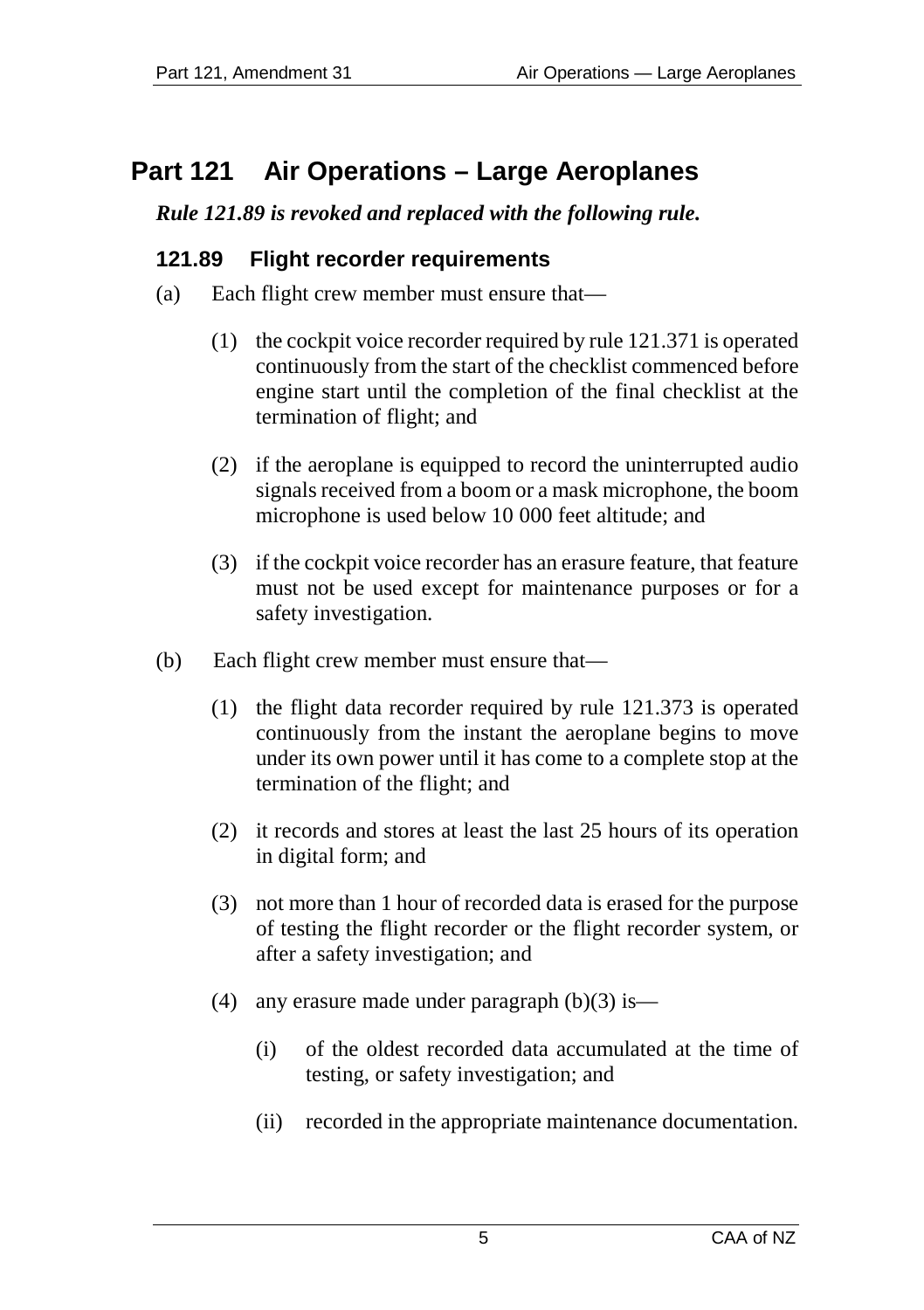### *New rule 121.159A is inserted after rule 121.159.*

#### <span id="page-5-0"></span>**121.159A Aerodrome operating minima to be used for each aerodrome**

(a) A holder of an air operator certificate must ensure that a pilot-incommand performing an air operation must comply with the aerodrome operating minima that applies to the aerodrome, as published in the applicable AIP.

(b) The holder of an air operator certificate may increase the aerodrome operating minima by including the increased aerodrome operating minima in the certificate holder's exposition.

(c) A pilot-in-command who operates under an increased aerodrome operating minima must comply with any requirements specified in the certificate holder's exposition in relation to the increased aerodrome operating minima.

# *Rule 121.359 is revoked and replaced with the following rule.*

# <span id="page-5-1"></span>**121.359 Night flight**

A holder of an air operator certificate must ensure that an aeroplane operated at night is equipped with—

- $(1)$  two landing lights; and
- a light in each passenger compartment.

# *Rule 121.371 is revoked and replaced with the following rule.*

# <span id="page-5-2"></span>**121.371 Cockpit voice recorder**

(a) A holder of an air operator certificate must ensure that an aeroplane is equipped with a cockpit voice recorder as specified in Appendix B.5.

(b) Despite paragraph (a), an aeroplane equipped with a cockpit voice recorder immediately before 10 May 2019 that met the standards specified in Appendix B.5 at that time, may continue to meet those standards, until 10 May 2020.

(c) Paragraph (b) expires on 11 May 2020.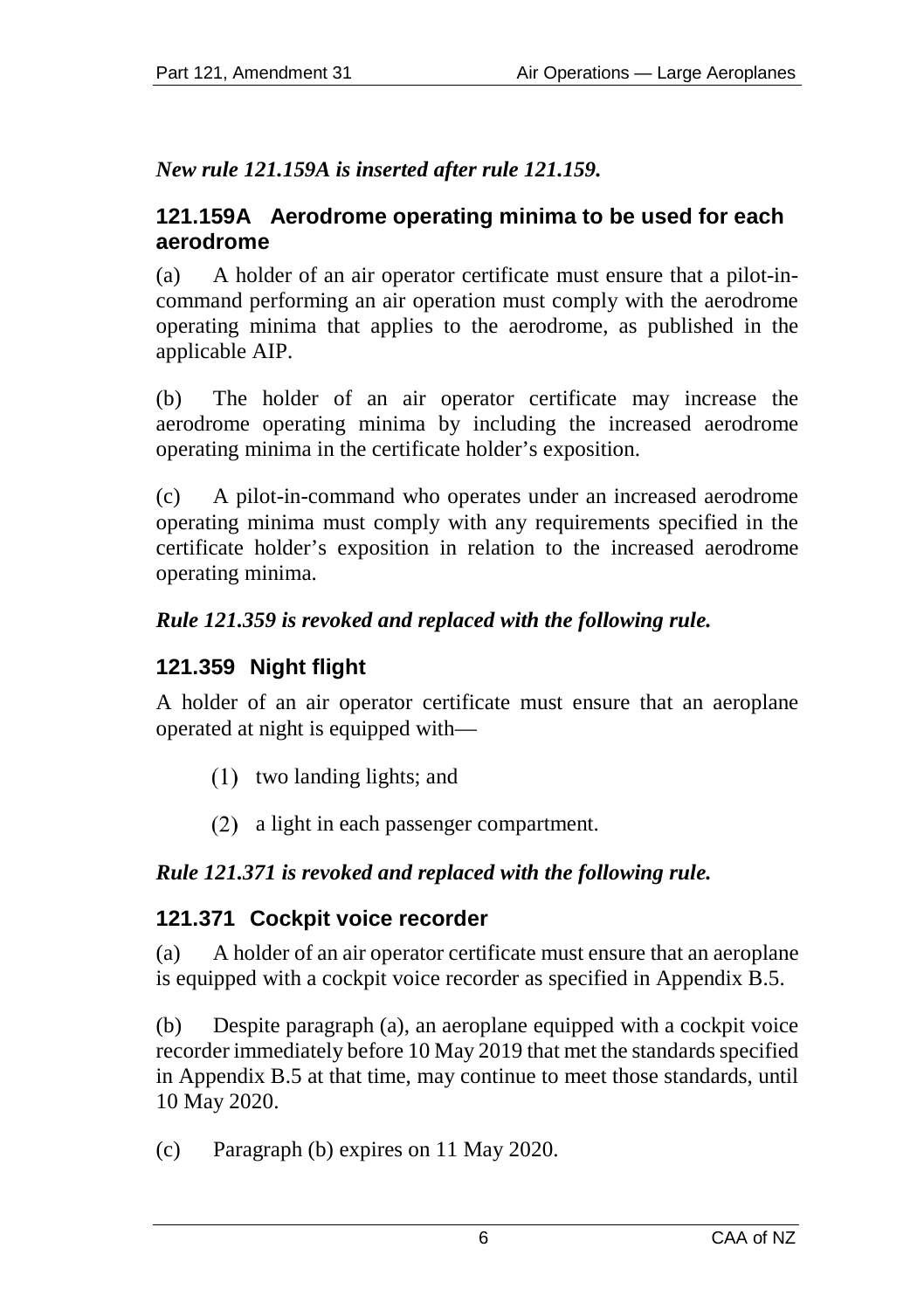# *Rule 121.373 is revoked and replaced with the following rule.*

#### <span id="page-6-0"></span>**121.373 Flight data recorder**

(a) A holder of an air operator certificate must ensure that an aeroplane is equipped with a flight data recorder as specified in Appendix B.6.

(b) Despite paragraph (a), an aeroplane equipped with a flight data recorder immediately before 10 May 2019 that met the standards specified in Appendix B.6 at that time, may continue to meet those standards, until 10 May 2020.

(c) Paragraph (b) expires on 11 May 2020.